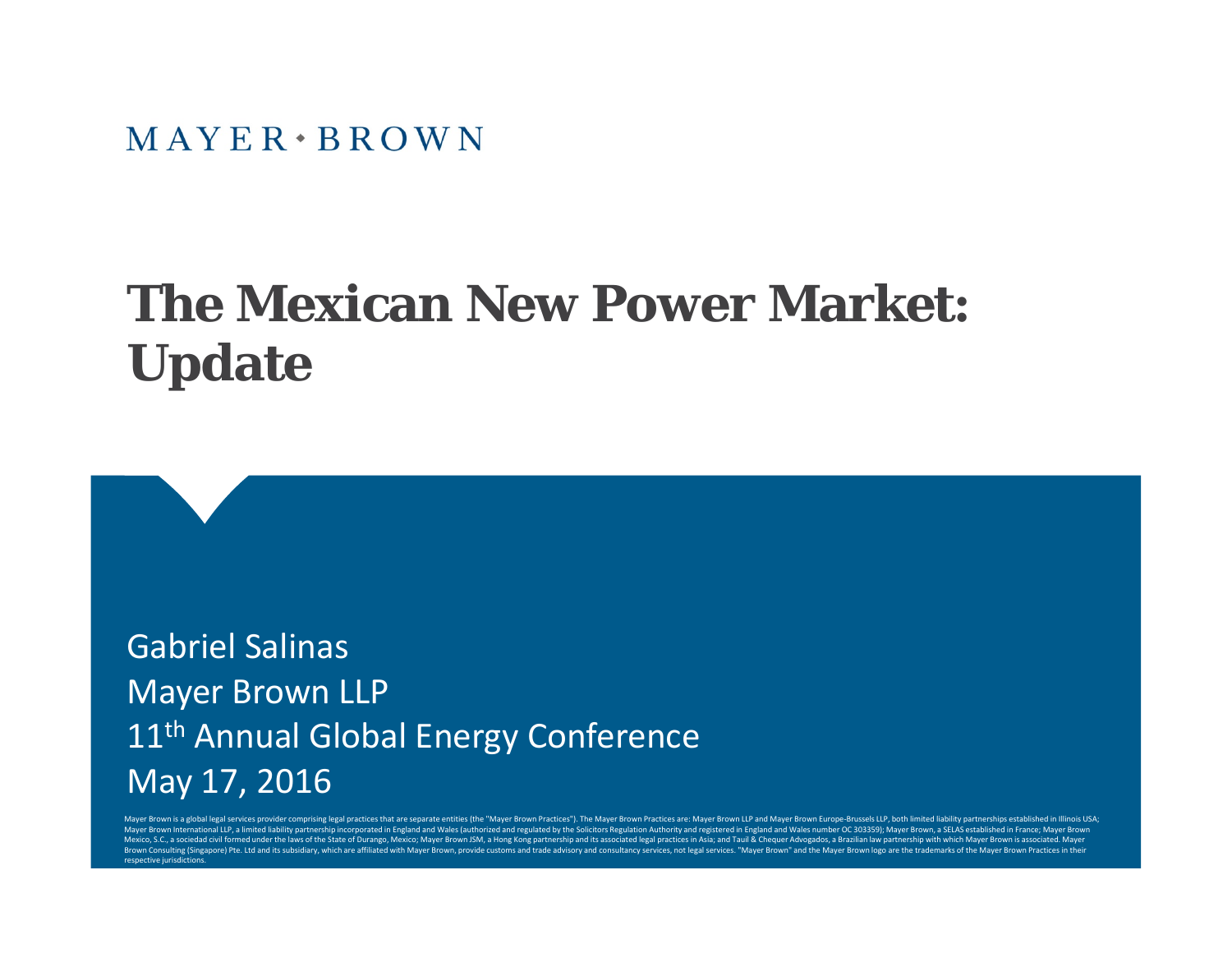#### **The Mexican New Power Market: Status Update**

- $\bullet$ • New electric industry legal regime
- $\bullet$ **•** Clean energy
- $\bullet$ Market features
- $\bullet$ Power auctions
- $\bullet$ CFE separation
- $\bullet$ **•** Transmission planning
- $\bullet$ Next steps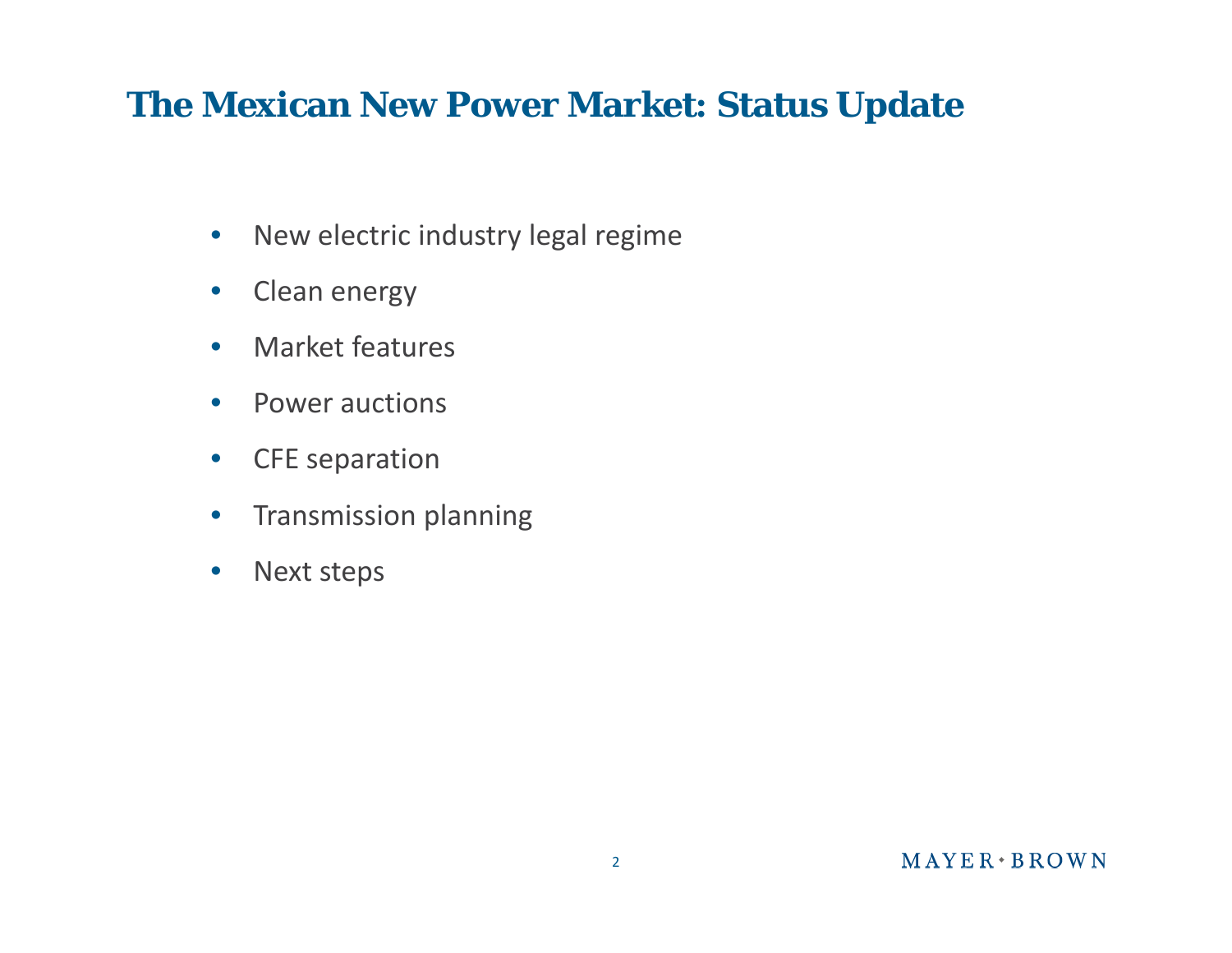$MAYER+BROWN$ 

# **APPENDIX 1: 1ST LONG-TERM AUCTION RESULTS**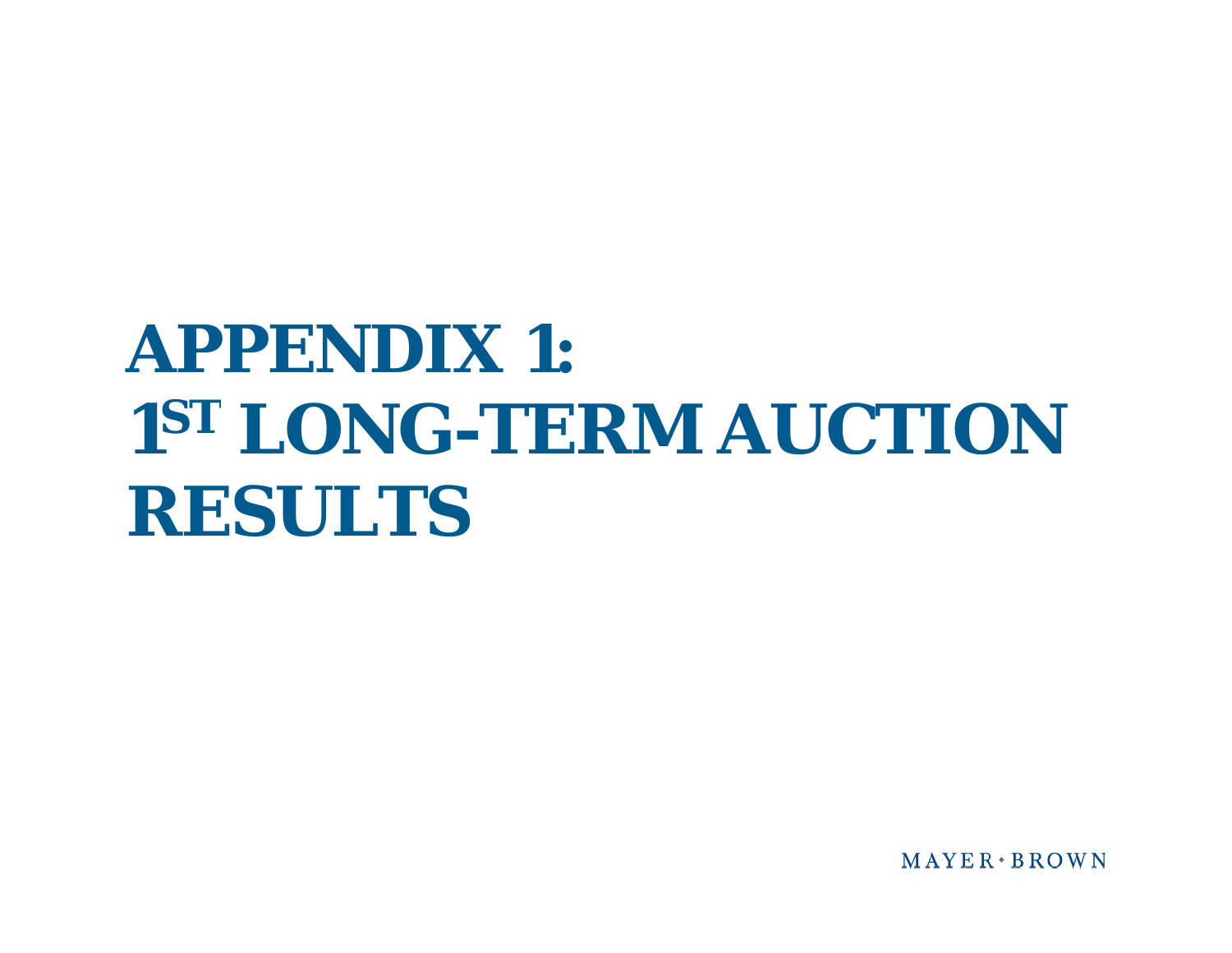### **1st Long-Term Auction Results**

|                                | <b>Capacity (MW)</b> | <b>Energy</b><br>(MW/h) | <b>Clean Energy</b><br><b>Certificates</b> |
|--------------------------------|----------------------|-------------------------|--------------------------------------------|
| <b>CFE Purchase offer</b>      | 500                  | 6,361,250               | 6,361,250                                  |
| <b>Total volume</b><br>awarded | 0%                   | 5,402,880.5             | 5,380,911                                  |
| Total % awarded                | 0%                   | 84.42%                  | 84.08%                                     |
| % awarded solar                | $0\%$                | 74.38%                  | 74.28%                                     |
| % awarded wind                 | 0%                   | 25.62%                  | 25.72%                                     |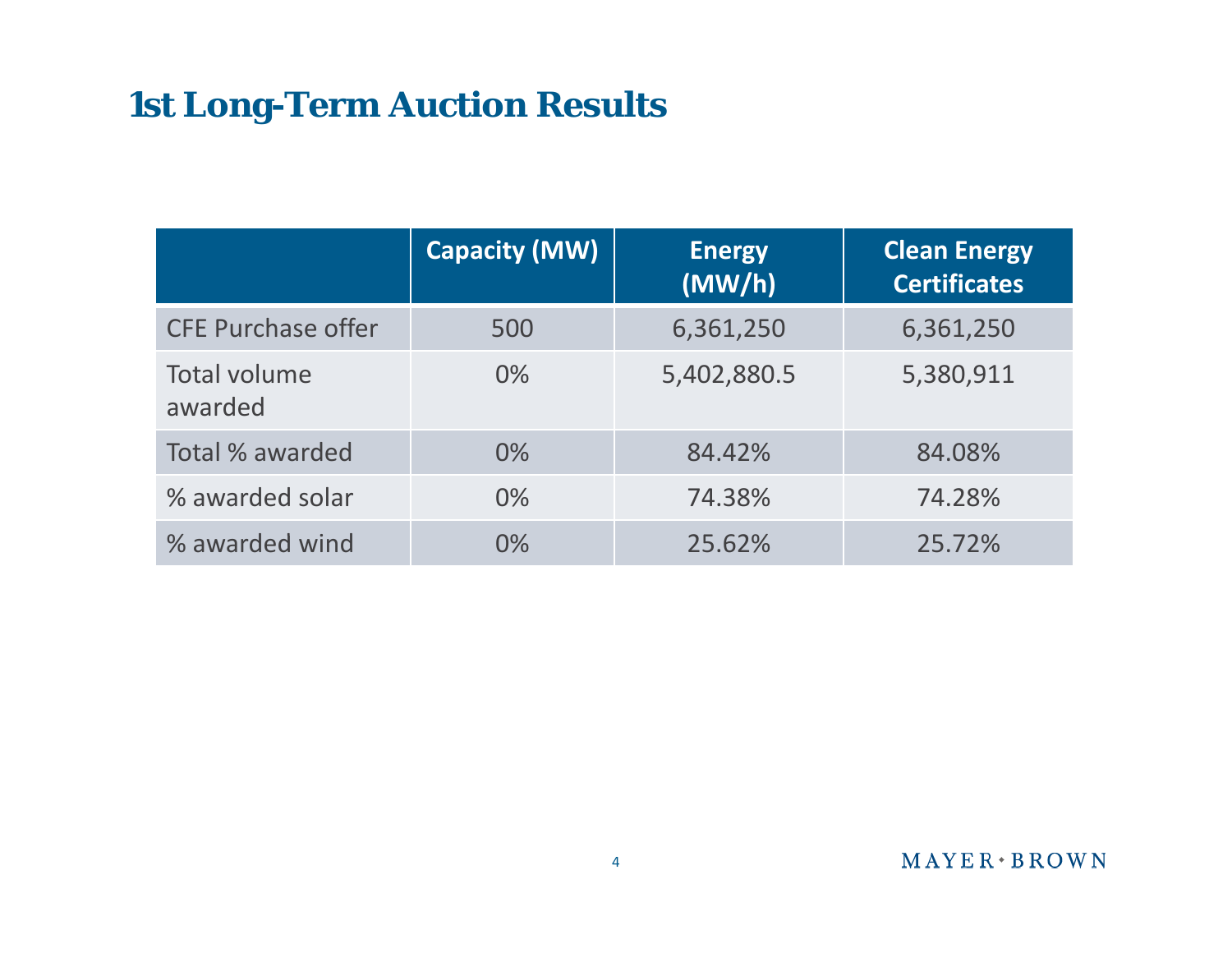### **1st Long-Term Auction Results**

| <b>Company</b>          | <b>Technology</b> | <b>Electricity awarded</b> | <b>Project locations</b>       |
|-------------------------|-------------------|----------------------------|--------------------------------|
| <b>ENEL</b>             | Solar             | 41.64%                     | <b>Guanajuato and Coahuila</b> |
| Vega Solar              | Solar             | 13.70%                     | Yucatán                        |
| Acciona                 | Wind              | 10.84%                     | <b>Tamaulipas</b>              |
| Jinko Solar             | Solar             | 9.30%                      | Jalisco and Yucatán            |
| Alarde                  | Wind              | 5.40%                      | Yucatán                        |
| Vive Energía            | Wind              | 5.10%                      | Yucatán                        |
| SunPower                | Solar             | 4.98%                      | Guanajuato                     |
| Grupo Aldesa            | Wind              | 4.27%                      | Yucatán                        |
| <b>Recurrent Energy</b> | Solar             | 2.61%                      | Aguascalientes                 |
| <b>Thermion Energy</b>  | Solar             | 1.13%                      | Baja California Sur            |
| <b>Alter Enersun</b>    | Solar             | 1.02%                      | Yucatán                        |